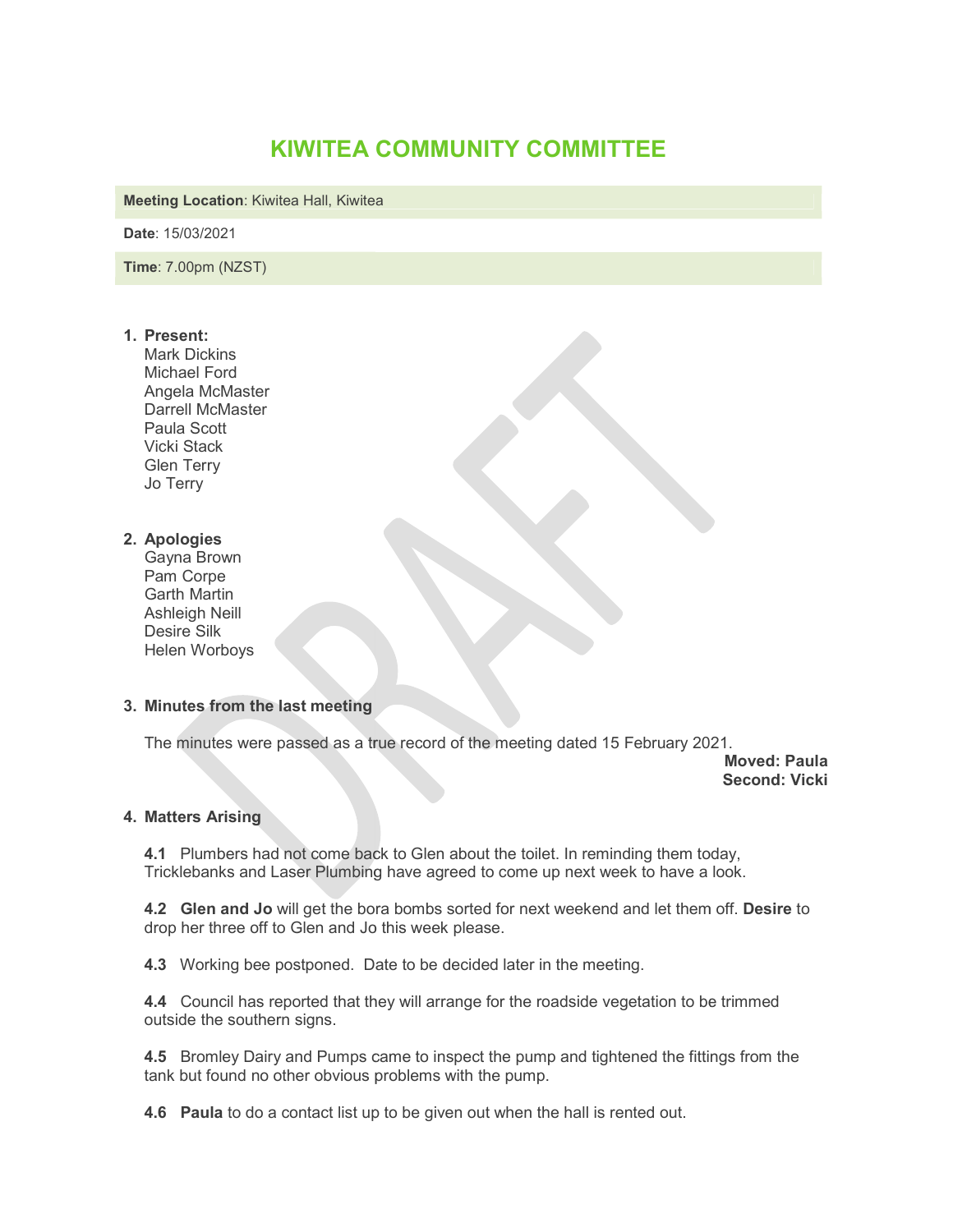4.7 The curtains will be measured and taken down at the working bee, then **Paula and Gayna** will work on getting quotes.

4.8 Darrell and Angela have offered to do the job of Secretary. Thank you very much.

## 5. Finance

5.1 No income and no expenses to report.

Moved: Paula Second: Jo

## 6. Inwards Correspondence

Matthew McKay, MDC - Feilding Town Centre Refresh 3.3.21

Moved: Jo Second: Paula

#### 7. General Business

- 7.1 Working bee will be on 10 April 2021 at 9am. Paula to put into the School Newsletter, Jo to put notice onto the FB page. The Committee would like to ask MDC Parks for some paint for the windows and supper room walls, as they offered it when they came up to meet about the disabled toilet.
- 7.2 Desire and Paula have suggested we have an opening of the hall. We could have stalls for the history of the local buildings, and a lunch. This would happen later in the year, once the painting and tidying up has been completed.
- 7.3 Darrell asked about the mural for the side of the hall. Glen will ask Joe McMenamin what sort of price we would be looking at for a mural on the outside walls.

## Council Matters

8.1 Rates increasing by average of 5.5% - this is mostly to cover depreciation of assets.

8.2 Rural and Residential plan change is out for consultation. Our area is mainly Class One and Class Two soils which is the most restrictive in terms of subdivision. If you don't agree with the soil type map for your farm, you can present your case to Council. The soil class map is on the Council website.

8.3 Wallace Corp Feilding has closed. Council is looking at what alternatives are around.

8.4 Earthquake-prone buildings: 24 buildings in Feilding are going to work with an Engineer who has offered to earthquake-proof these buildings for 40% less than most quotes. This is great news!

8.5 Town Centre refresh: submissions have closed.

8.6 Three waters: Government is proposing to take management of all wastewater, storm water and drinking water off Councils and centralise the management of "Three Waters". MDC is looking at options.

8.7 Resource Management Act is being reviewed by central Government, and potentially replaced with three acts.

8.9 The Feilding end of the cycle way between Feilding and Palmerston North, along Campbell Road, is more than halfway completed, however Palmerston North has not started their end